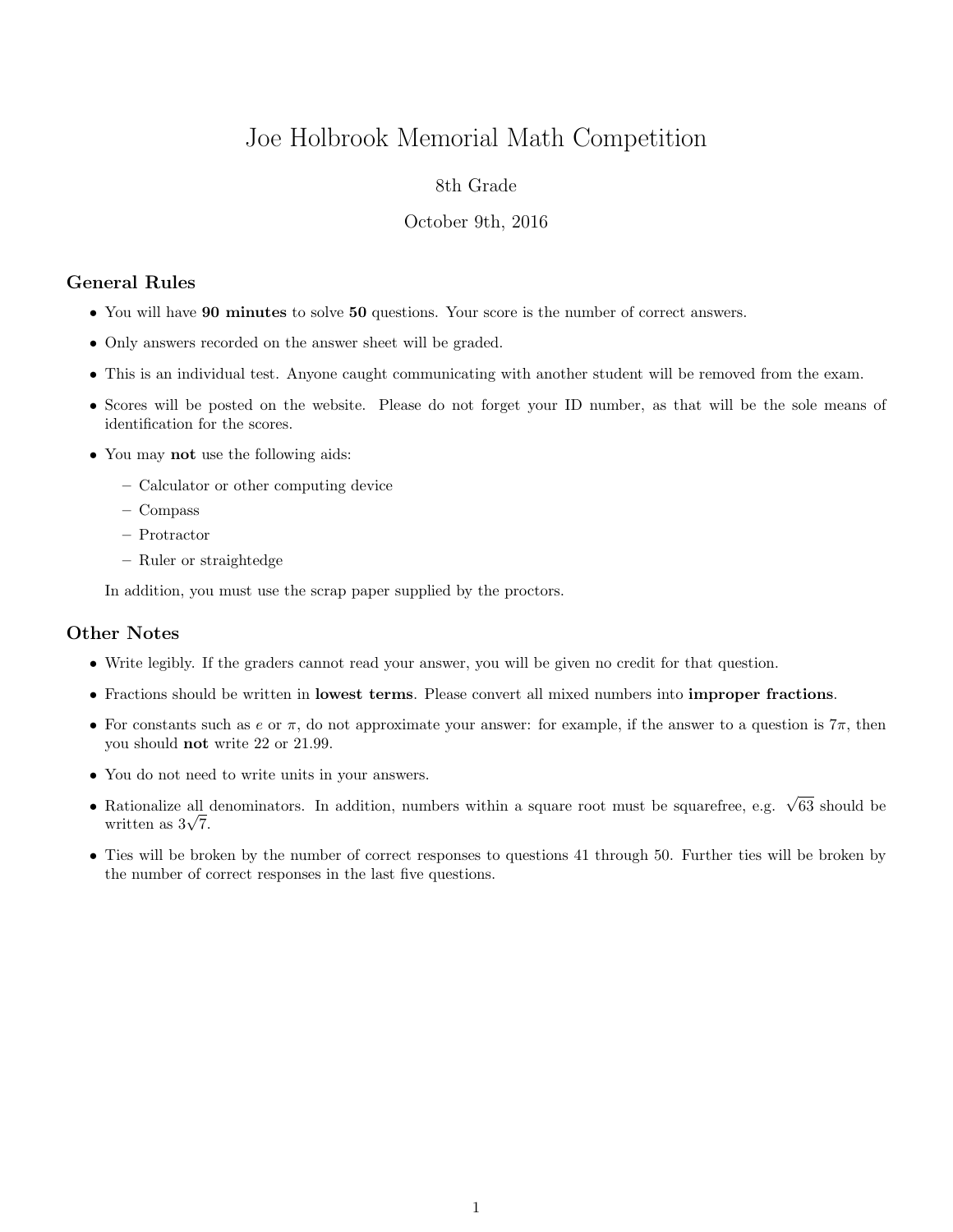- 1. Compute  $2 + (0 (1 \cdot 6 \cdot (2^{0 \cdot (\frac{1}{6})}))).$
- 2. Two regular polygons have angles of 135 degrees and 108 degrees. Find the sum of the number of sides on both polygons.
- 3. When Kelvin the Frog was a tadpole, he took the JHMMC. His score improved by the same number of questions every year. If he got 31 questions right in 4th grade and 43 questions right in 8th grade, how many did he get right in 7th grade?
- 4. The number of lilypads in Kelvin the Frog's pond doubles every day. If there were 48 lilypads on Saturday, on what day of the week did he have an odd number of lilypads?
- 5. If  $f(x) = x + 1$ ,  $g(x) = |x|$ , and  $h(x) = g(f(x))$ , compute  $h(\pi^2)$ .
- 6. What is the sum of the roots of  $x^2 2x + 3$ ?
- 7. Suppose 3 flips are worth 5 flops and 9 flops are worth 14 flaps. How many flaps are equal to 54 flips?
- 8. Letter blocks with the letters "A", "B", and "C" are in a bag. If you take out a letter at a time, what is the probability that they come out in the order spelling "BCA"?
- 9. Arthur and Sunny are running a 100 meter race against each other. For the first 5 seconds, Arthur runs at 8 m/s. Tired, he slows down to 3 m/s for the rest of the race. Meanwhile, Sunny opened the first 8 seconds of the race running only at 4 m/s. If he wants to at least tie Arthur, what is the minimum speed he must run at for the rest of the race? Express answer as a common fraction.
- 10. In how many distinct words (strings of letters) can be formed by permuting all of the letters of JHMMC?
- 11. Compute the units digit of  $2^{2016} + 3^{2016}$ .
- 12. The area of a square is 25. The area of an equilateral triangle is  $9\sqrt{3}$ . What is the difference in side lengths?
- 13. What is the least positive integer value of n such that  $|n! n^3| > 2016$ ?
- 14. Andrew, Ben, and Caleb want to split their *n* coins. They agreed that Andrew should get  $\frac{1}{2}$  of the coins, Ben should  $\frac{1}{\sqrt{2}}$  $\frac{1}{3}$ , and Caleb should get  $\frac{1}{9}$ , with the rest going to charity. However, their coins won't split evenly! Their friend Dennis comes and loans them a coin. Now, they split the coins as decided before, and one coin is left. Find  $n$ .
- 15. What is the largest integer value for x such that  $\frac{x}{x+2} < \frac{61}{64}$  $\frac{64}{64}$ ?
- 16. Jake can make 12 mini cheesecakes in half an hour. If he works with his brother, Zach, they can make 84 cheesecakes in two hours. How many can Zach make in 4 hours?
- 17. Jake is once again making mini cheesecakes. They are cylinders with radius  $\frac{3}{2}$  and height 1. If he feels generous one day and wants to increase the volume by 44% and keep the same height, what should he make the radius of the cakes?
- 18. How many numbers less than 2016 have exactly 3 factors?
- 19. Two circles centered at points A and B, are tangent to each other at a point C. A common external tangent to circles A and B is tangent at X and Y, respectively. Find  $\angle XCY$ .
- 20. Everyone in DrizzleLand has a 1 in 150 chance of having the muggy virus. The test for this virus has a 96% of giving the correct result for any patient, whether or not he or she has the virus. If Zach tests positive, what is the probability that he actually has the muggy virus?
- 21. How many ways are there to pick 3 (not necessarily distinct) non-negative integers in order such that the sum of the first two is equal to 10 minus the third integer?
- 22. Given a circle with a radius of 6, what is the area of the largest square that can be inscribed in the circle?
- 23. Triangles ABC and XYZ are similar. It is known that  $AB = 15$ ,  $BC = 10$ ,  $XY = 3$ , and  $\angle ABC = 30^\circ$ . Find the area of triangle XY Z.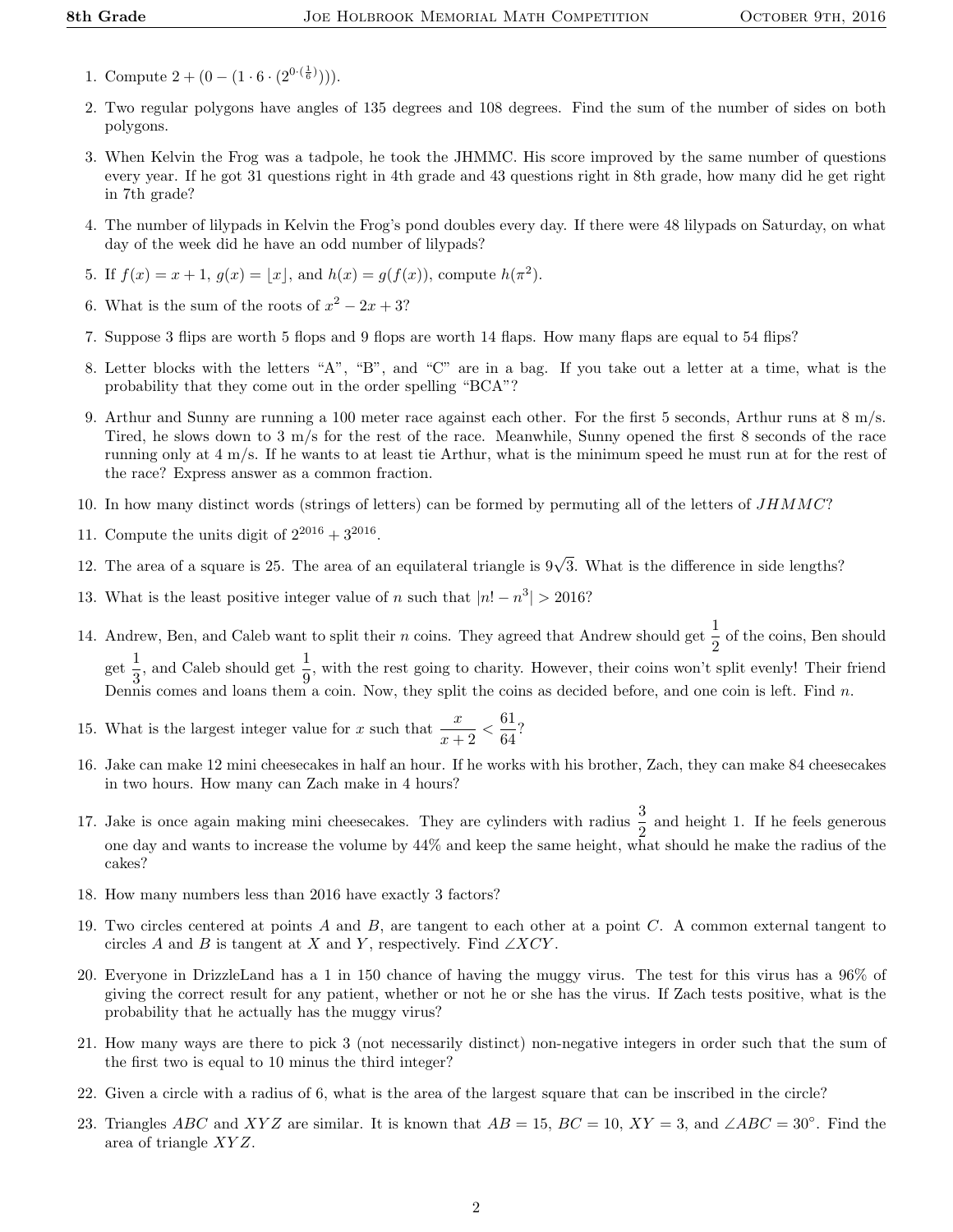- 24. Simplify  $\sqrt{9}$   $\sqrt{17} + \sqrt{9 + \sqrt{17}}$ .
- 25. Consider an 8 digit number using each of the digits 1 − 8 exactly once, with the following conditions:

The greatest common factor of the first two digits is greater than 1. The next two digits are both prime numbers. The next two digits are both perfect squares. The last two digits are both triangular numbers.

What is the smallest number that satisfies the given conditions?

- 26. What is  $1^2 3^2 + 5^2 7^2 + \cdots + 65^2 67^2$ ?
- 27. Jonathan purchased a bulk order of Jake's mini cheesecakes, and invites his friends Antonia, Jordan, and Amber. However, they realize that after splitting the cakes evenly, there is one cake left. To solve the problem, they invite Victor. But after splitting evenly again, there is still one cake left! Flabbergasted, they invite David and Youjung as well. But luck has it that after splitting the cakes one more time, there are now two cakes left.

If Jonathan purchased more than 150 cakes, what is the minimum number of cakes he could have bought?

- 28. Find distance between intersections of the graphs of  $y = 2x + 3$  and  $y = \frac{5}{5}$  $\frac{5}{7}x^2 - \frac{26}{7}$  $\frac{36}{7}x + 8.$
- 29. In DrizzleLand, there are twelve major cities connected by a network of roads such that the roads only intersect at the major cities. If the four largest cities each have 7 roads leading out of them and the eight smallest cities each have 5 roads leading out of them, how many total roads are in DrizzleLand?
- 30. Find the remainder when  $1 + 2 + 4 + 8 + \cdots + 2^{2015}$  is divided by 7.
- 31. In a standard  $8 \times 8$  chessboard, how many rectangles are there?
- 32. Compute the sum  $\frac{7}{\sqrt{1} + \sqrt{2}} + \frac{7}{\sqrt{2} + \sqrt{3}} + \frac{7}{\sqrt{3} + \sqrt{4}} + \dots + \frac{7}{\sqrt{48} + \sqrt{49}}$ .
- 33. Jake is selling cheesecakes in boxes of 5 and 12. What is the greatest number of cheesecakes that you are unable to obtain by purchasing whole boxes?
- 34. Arthur the Aardvark stands before 5 ant nests. Arthur is a highly trained sharpshooter, and thus, the probability that he hits a nest with a single shot of his tongue is  $\frac{4}{5}$ . He shoots at each of the nests. What is the probability that an even number of nests are hit?
- 35. How many 6-digit numbers start with 7 and have exactly 2 identical digits?
- 36. Point O is selected inside a rectangle ABCD such that  $OA = 4$  and  $OC = 11$ . Find  $OB^2 + OD^2$ .
- 37. Let  $a, b, c, d$  be distinct digits. A real number is called "cool" if it can be represented as a repeating decimal of the form 0.abcd. Find the sum of all "cool" numbers.
- 38. Find the number of integers between 1 and 350 inclusive whose sum of distinct prime divisors is 18 (For example, the integer 12 would have a sum of  $2 + 3 = 5$ ?
- 39. Compute the infinite sum  $\frac{1}{2} + \frac{3}{4}$  $\frac{3}{4} + \frac{5}{8}$  $\frac{5}{8} + \frac{7}{16}$  $\frac{1}{16} + \dots$
- 40. Determine the number of six-digit integers  $\overline{810abc}$  such that each of the numbers  $\overline{810abc}$ ,  $\overline{810cab}$ ,  $\overline{810bca}$  is divisible by 27.
- 41. Suppose we have the following grid. How many ways are there to get from A to B such that you don't pass through the points X,Y, and Z and such that you can only move right or up.